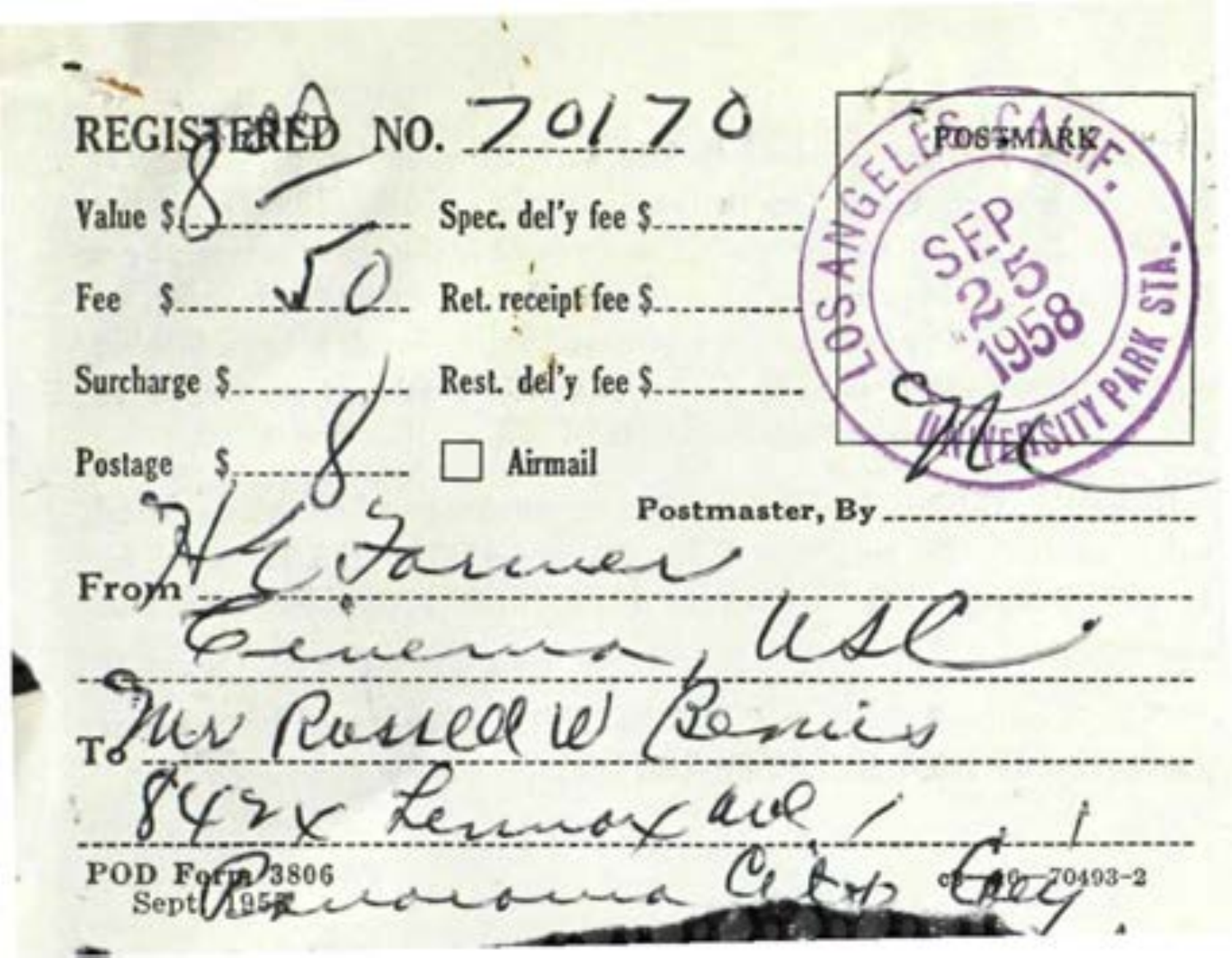The sendef *is not* required to pay a registration fee providing for full indemnity coverage {up to the limit of \$1,000). However, if the actual value of the matter mailed exceeds \$25, the sender must pay a **fee of at least 55 cents. Some matter having no intrinsic value, so far. as the registry service is concerned, may involve considerable**  cost to duplicate if lost or destroyed. The sender is privileged to pay a fee for insurance against costs of duplication if desired,

Domestic registered mail is subject to surcharge when the declared value exceeds the maximum indemnity covered by the fee paid by \$1,000 or more. Claims must be filed within I year from date of **mailing.** 

Consult postmaster as to fee chargeable on registered parcel post **packages** addressed to foreign countries.

> **c0-16-70403 2** GPO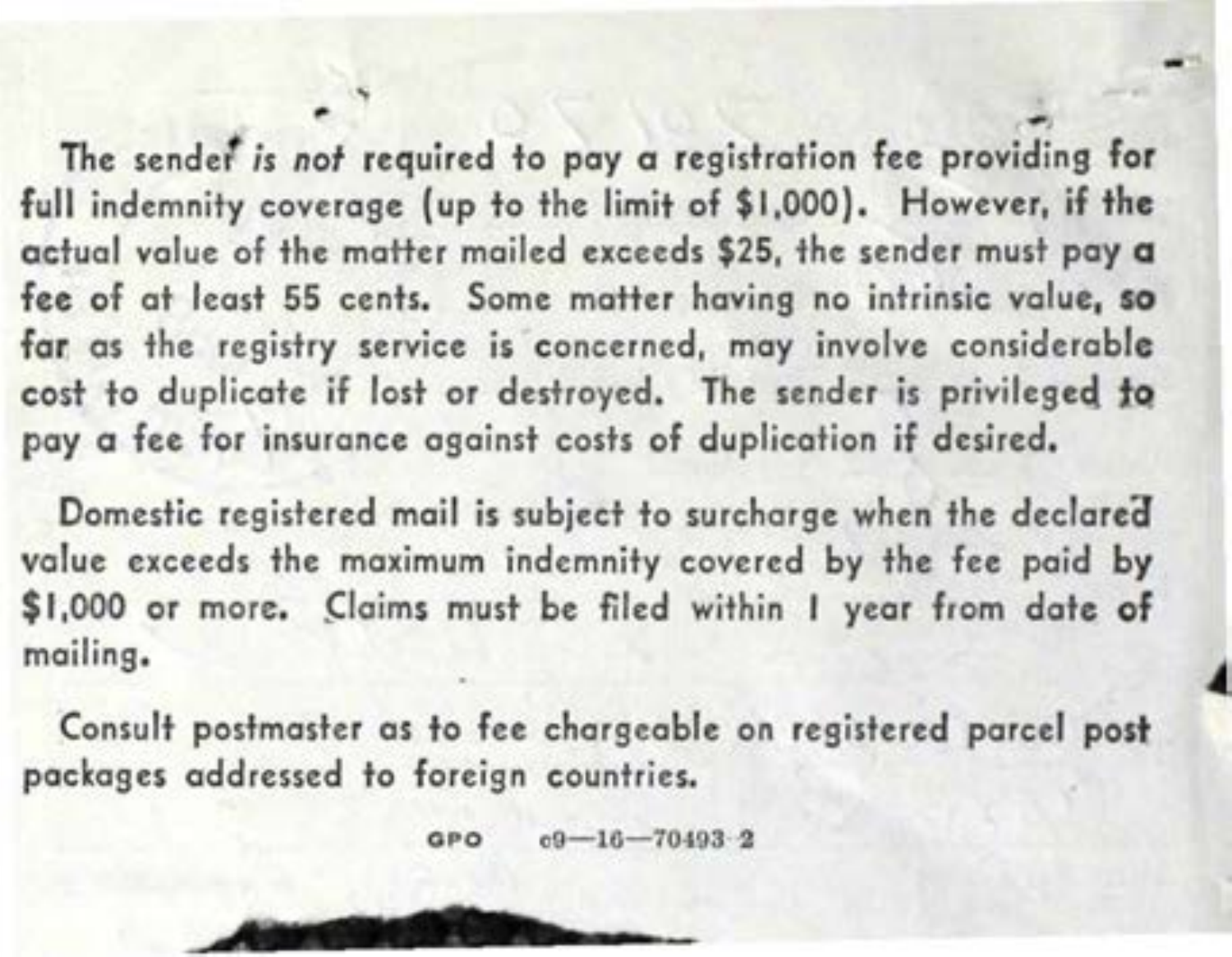April 8, 1958

Mr. Russel Bemis 8424 Lennox Avenue Panarama City, California

Dear Russel:

I recall some time ago that you called me requesting a DKA insignia. For the life of me I can't recall whether you wanted a kep or a pin, and I can't find the note which I made to myself at the time you called.

The cost of the pin is \$7.00, and the cost of the key is \$8.00, including excise tax, sales tax, postage, and soforth. Please let me know which it is that you want. I have both on hand. Why don't you send a check along with your request, and I will shoot the correct one right back to you.

Cordially yours,

Herbert E. Farmer **Executive Secretary** 

HEF/stc